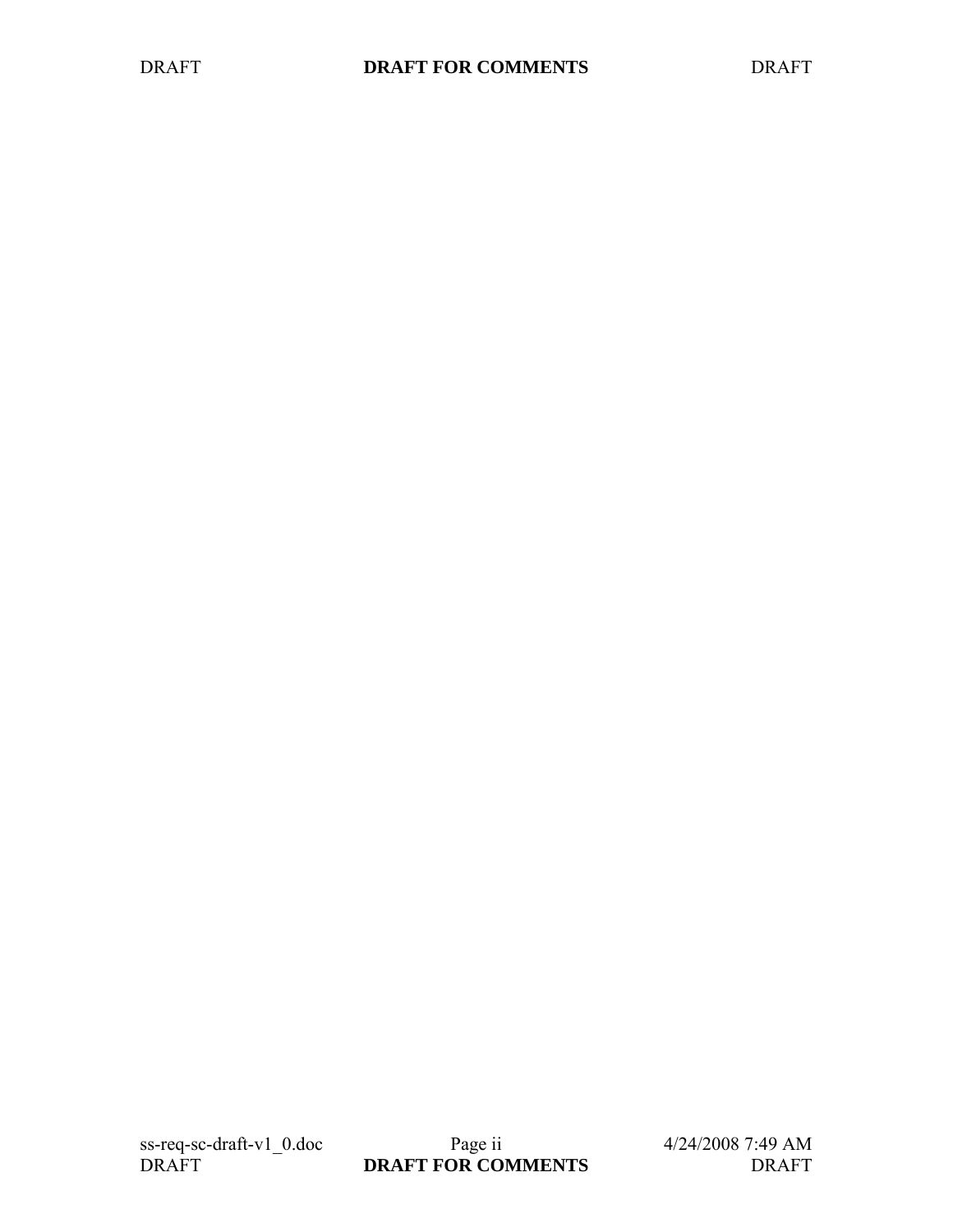#### DRAFT FOR COMMENTS

| 36 |     |                   |  |
|----|-----|-------------------|--|
| 37 |     | Table of Contents |  |
| 38 |     |                   |  |
| 39 |     |                   |  |
| 40 | 2.0 |                   |  |
| 41 | 3 O |                   |  |
| 42 | 4.0 |                   |  |
| 43 |     |                   |  |
| 44 | 6.0 |                   |  |
| 45 |     |                   |  |
| 46 |     |                   |  |
| 47 |     |                   |  |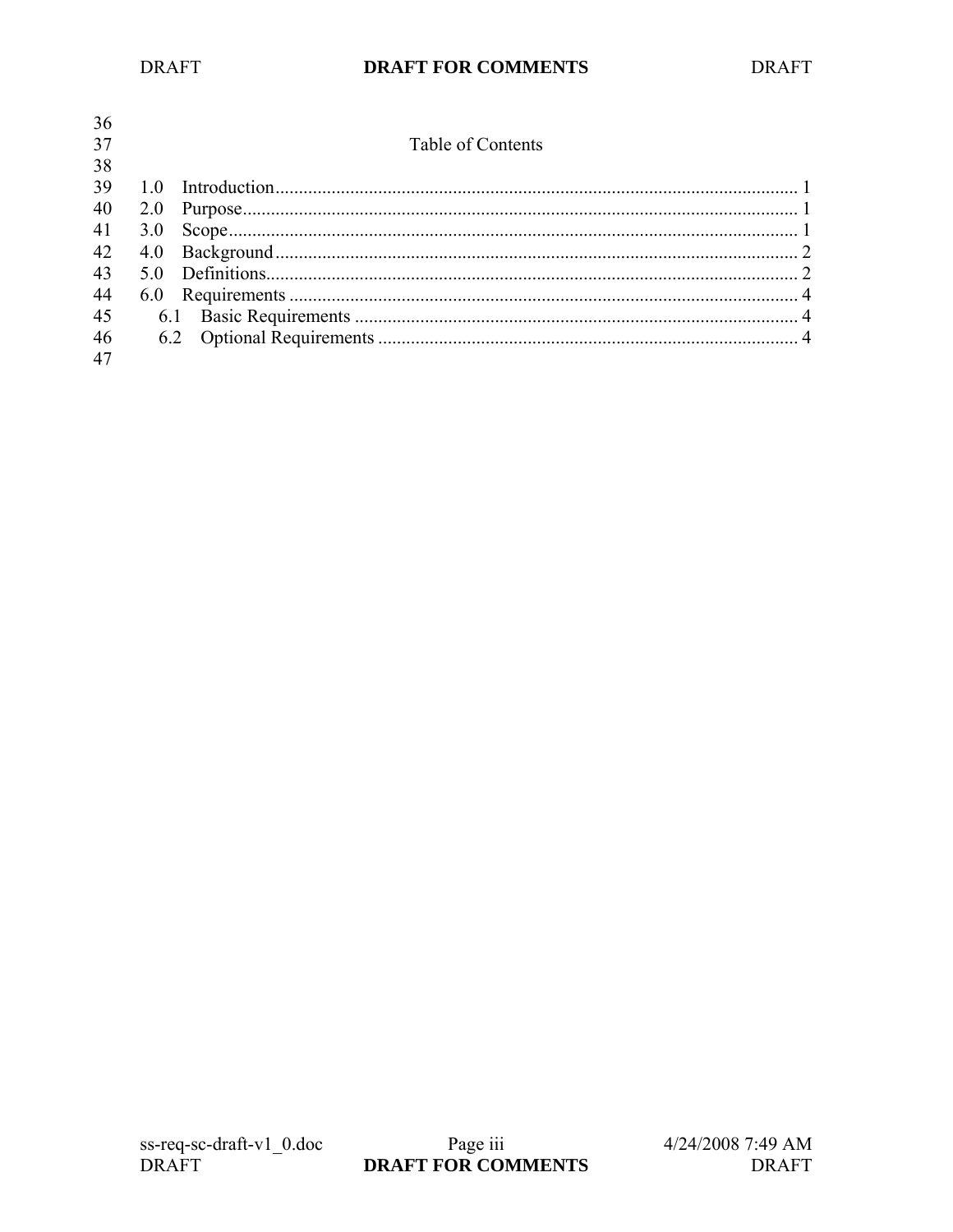48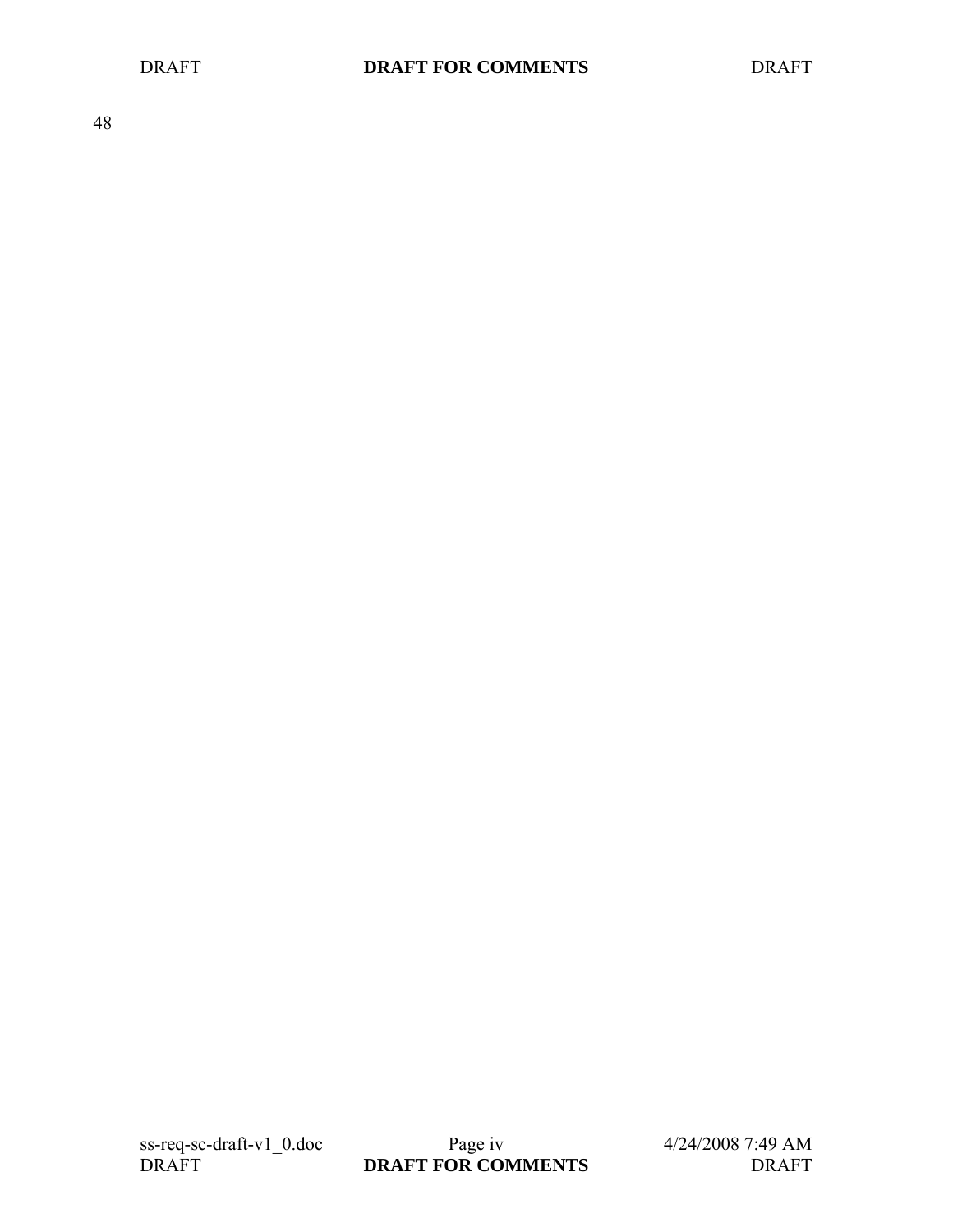# <span id="page-4-0"></span>**1.0 Introduction**

There is a critical need in the law enforcement community to ensure the reliability of computer forensic tools. A capability is required to ensure that forensic tools consistently produce accurate, repeatable and objective test results. The goal of the Computer Forensic Tool Testing (CFTT) project at the National Institute of Standards and Technology (NIST) is to establish a methodology for testing computer forensic tools by the development of functional specifications, test procedures, test criteria, test sets, and test hardware. The results provide the information necessary for toolmakers to improve tools, for users to make informed choices about acquiring and using computer forensics tools, and for interested parties to understand the tools' capabilities. This approach for testing computer forensic tools is based on well-recognized international methodologies for conformance testing and quality testing. This project is further described at <http://www.cftt.nist.gov/>.

The CFTT is a joint project of the National Institute of Justice (NIJ), the research and development organization of the U.S. Department of Justice; NIST's Office of Law Enforcement Standards (OLES) and Information Technology Laboratory (ITL); and is supported by other organizations, including the Federal Bureau of Investigation, the Department of Defense Cyber Crime Center, and the Department of Homeland Security's Bureau of Immigration and Customs Enforcement and U.S. Secret Service. Since all documents are posted on the web for public review, the entire computer forensics community participates in the development of the specifications and test methods.

# <span id="page-4-1"></span>**2.0 Purpose**

This document defines requirements for digital forensic string search (DFSS) tools used in computer forensics investigations.

The requirements in this document are used to derive assertions to be tested. The assertions are described as general statements of conditions that are checked after a test is executed. Each assertion is checked in one or more test cases that specify detailed initial conditions, test scenarios, and expected test results.

These requirements were initially developed by a focus group of individuals who were expert in the use of disk acquisition tools and have performed investigations that depend on the results of these tools. As this document evolves through comments from the focus group and others, new versions will be posted at [http://www.cftt.nist.gov/.](http://www.cftt.nist.gov/)

# <span id="page-4-2"></span>**3.0 Scope**

The scope of this specification is limited to software tools that search images acquired from digital storage media and also tools that directly search digital storage media.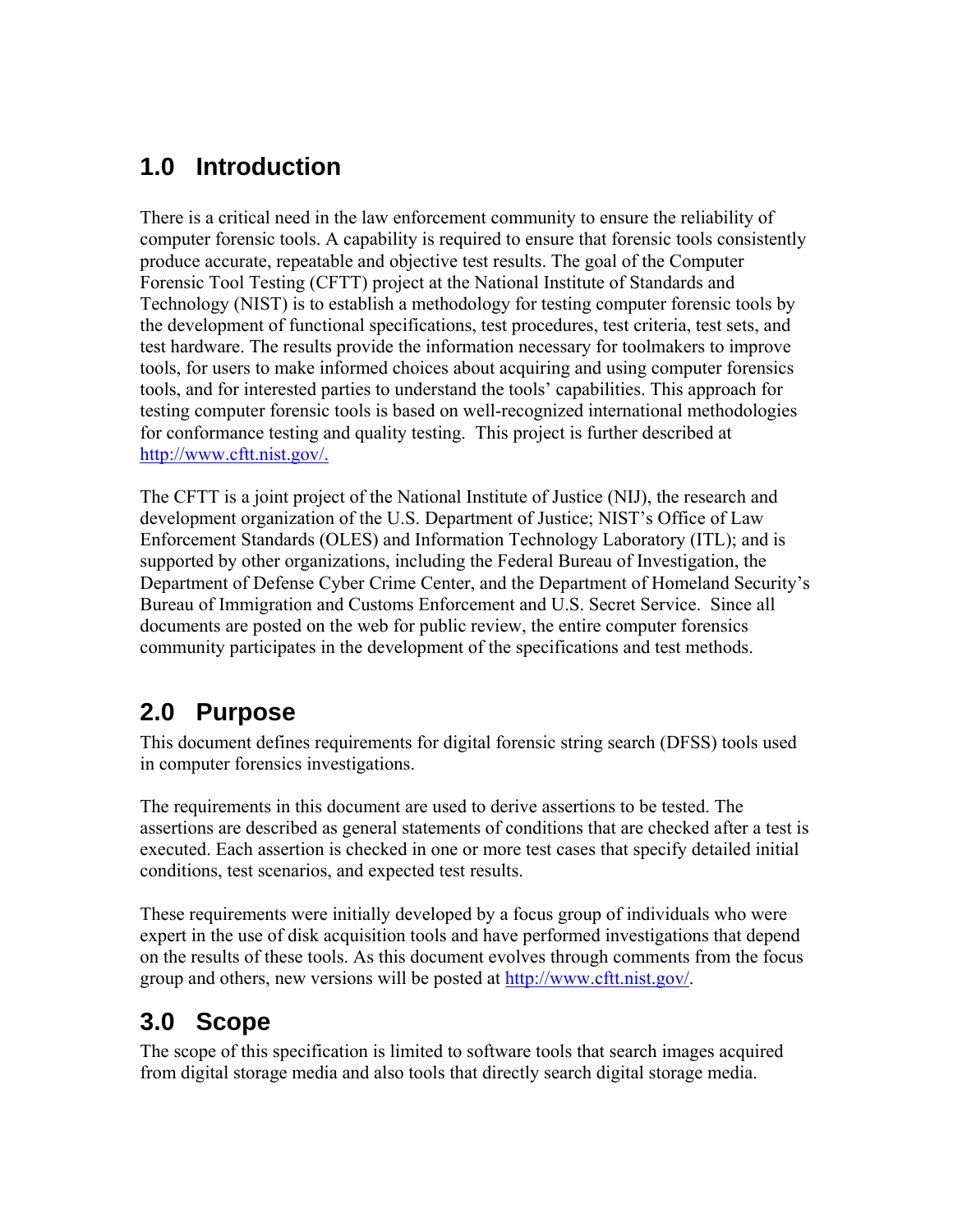The proper or improper use of a tool is not within the scope of this specification.

# <span id="page-5-0"></span>**4.0 Background**

A general model for operation of a DFSS tool is helpful for writing tool requirements and identifying terms useful for discussing string searching. This abstract framework gives structure and provides a general outline with which to proceed during the analysis. At an abstract level string searching involves the following:

- something to search with,
- someplace to search,
- something to search for, and
- search results.

A *search engine* implements a *search algorithm* that performs the search. A *digital forensic string search* tool provides an interface between a user and a search engine. The DFSS tool interfaces to at least one search engine, but may interface to additional search engines.

Someplace must be accessible to the DFSS tool for searching. This place is called the *search universe*. The actual search may be restricted to a subset of the search universe.

In the simplest case, the user is looking for a match from the search universe to a target *search string*. So the tool can search for a key word like *gun* or *knife*, but it might be directed by the user to search for both. In general, the user has a case specific list of search terms. In another case if the user wants the tool to find social security numbers groups of nine digits can be specified as a regular expression (i.e., a pattern) such as **[0- 9]{9,9}** (a string of nine digits with no separators). In other cases the user might need to search for text that is not represented in ASCII, such as searching for the Chinese word 虎 (*hu* or tiger). There are multiple possible encodings for the character (e.g., UNICODE, GB, Big 5, SHIFT JIS, etc). It should be noted that English text may also use multiple encodings, e.g., old Univac series computers used an encoding called *field data* and some IBM systems used *extended binary coded decimal interchange code* (EBCDIC) to represent text. The encoding for *Z* in ASCII is 01011010, in EBCDIC is 11101001 and in field data (six bits) is 011111.

As a practical matter, the *something to search for* is not just a search string but is a collection of parameters.

After a search is performed the results must be presented to the user in a meaningful and useful way. The actual strings matched, in the case of a pattern search, and the location of the matched strings must be presented in the response such that the matched strings and surrounding context can be extracted for analysis and reporting.

# <span id="page-5-1"></span>**5.0 Definitions**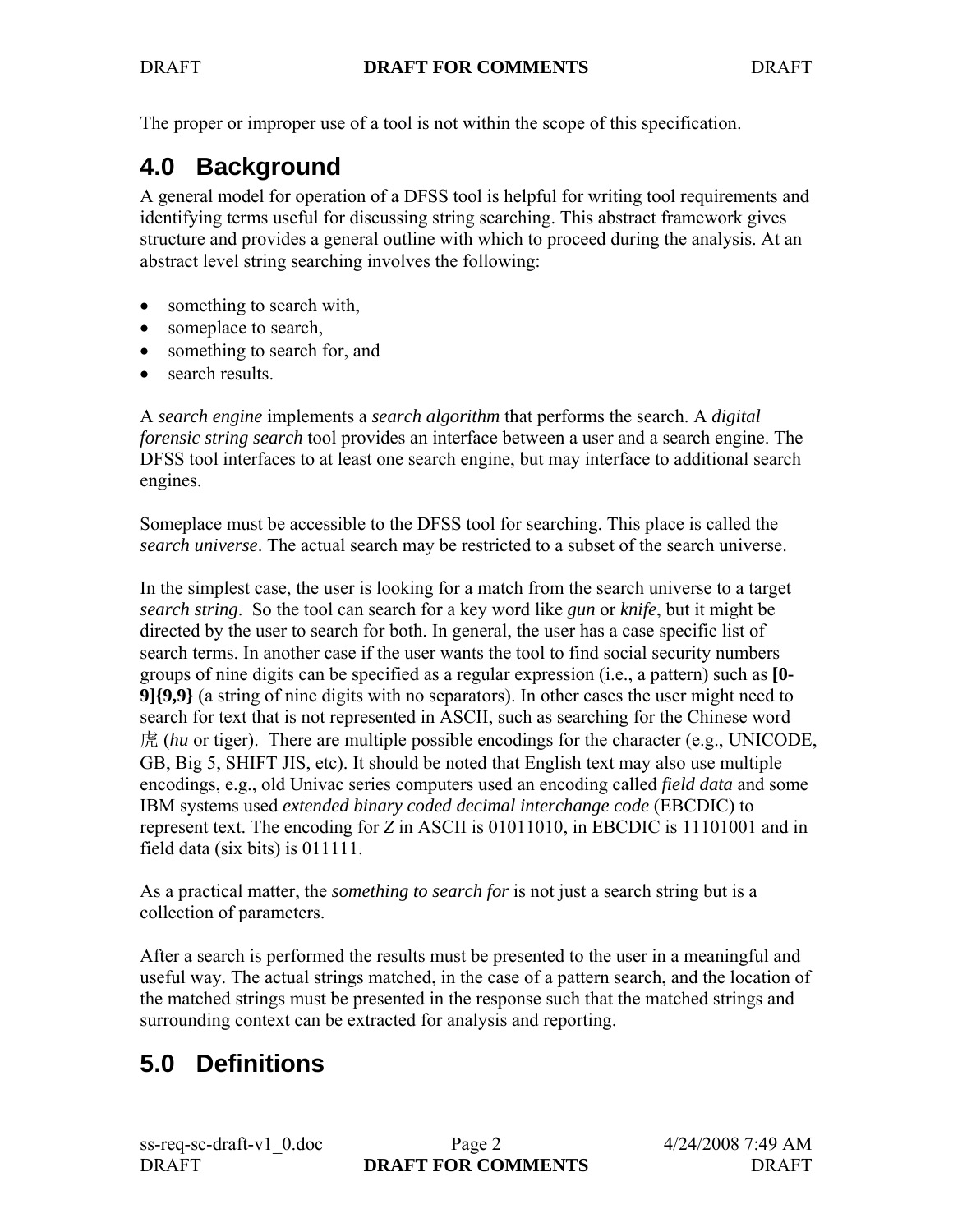| <b>Term</b>           | <b>Definition</b>                                                                                                                                                                                                                                                                                                                                                                                                                                                                                                                                                                                                                                                                 |
|-----------------------|-----------------------------------------------------------------------------------------------------------------------------------------------------------------------------------------------------------------------------------------------------------------------------------------------------------------------------------------------------------------------------------------------------------------------------------------------------------------------------------------------------------------------------------------------------------------------------------------------------------------------------------------------------------------------------------|
| Forensic search tool: | Interfaces to one or more string search engines.                                                                                                                                                                                                                                                                                                                                                                                                                                                                                                                                                                                                                                  |
| String search engine: | Implements a string search algorithm that takes a query and a                                                                                                                                                                                                                                                                                                                                                                                                                                                                                                                                                                                                                     |
|                       | search universe and returns a response.                                                                                                                                                                                                                                                                                                                                                                                                                                                                                                                                                                                                                                           |
| Query:                | A set of search parameters that specify a match set.                                                                                                                                                                                                                                                                                                                                                                                                                                                                                                                                                                                                                              |
| Search parameters:    | Search pattern: a string specifying in some <i>pattern matching</i><br>language substrings of the search universe, subject to<br>meeting criteria established by other search parameters, that<br>satisfy a query.<br>Search arena: a subset of the search universe to be searched<br>by the query.<br>Search engine: the search engine to be used for the query.<br>Character representation: the interpretation of the bit patterns<br>of the search arena by the query.<br>Ignore case: the upper case and lower case variations of a<br>character match.<br>Text direction: the direction words (left-to-right or right-to-<br>$\bullet$<br>left) are written in the text.    |
|                       | Search direction: the direction (beginning-to-end or end-to-<br>beginning) that the search arena is traversed by the search.<br>Hit count: the number of search hits to return in response to<br>the query. A hit count parameter can be further refined as a<br>number of files or hits within a file count.<br>Search type: One of pattern match, word, stem, synonym,<br><i>fuzzy, phonetic, or index.</i> These are the most common, but a<br>search engine may define other search types.<br>Disambiguation rule: A rule for selecting a match from<br>multiple candidates.<br>Other: These are the most common search parameters, but a<br>search engine may define others. |
| Pattern matching      | A language, such as the regular expression language of UNIX                                                                                                                                                                                                                                                                                                                                                                                                                                                                                                                                                                                                                       |
| language:             | used by the grep tool, for specifying strings that satisfy a query.                                                                                                                                                                                                                                                                                                                                                                                                                                                                                                                                                                                                               |
| Totally ordered       | If there exists a unique ordering of all bytes within a search arena                                                                                                                                                                                                                                                                                                                                                                                                                                                                                                                                                                                                              |
| search arena:         | then the search arena is totally ordered.                                                                                                                                                                                                                                                                                                                                                                                                                                                                                                                                                                                                                                         |
| Ordered within        | A search arena that is an unordered set of ordered objects (e.g.,                                                                                                                                                                                                                                                                                                                                                                                                                                                                                                                                                                                                                 |
| objects search arena: | files).                                                                                                                                                                                                                                                                                                                                                                                                                                                                                                                                                                                                                                                                           |
| Location Description: | A location description is composed of four items:                                                                                                                                                                                                                                                                                                                                                                                                                                                                                                                                                                                                                                 |
|                       | 1. Matching string<br>Object identification (e.g., file name and path)<br>2.<br>3. Offset within the object (e.g., sector address)<br>4. Length of matching string<br>The offset and length are sometimes omitted.                                                                                                                                                                                                                                                                                                                                                                                                                                                                |
| Search hit:           | The string matching the query and a <i>location description</i> .                                                                                                                                                                                                                                                                                                                                                                                                                                                                                                                                                                                                                 |
| Match set:            | The set of substrings from the search universe specified by a<br>query.                                                                                                                                                                                                                                                                                                                                                                                                                                                                                                                                                                                                           |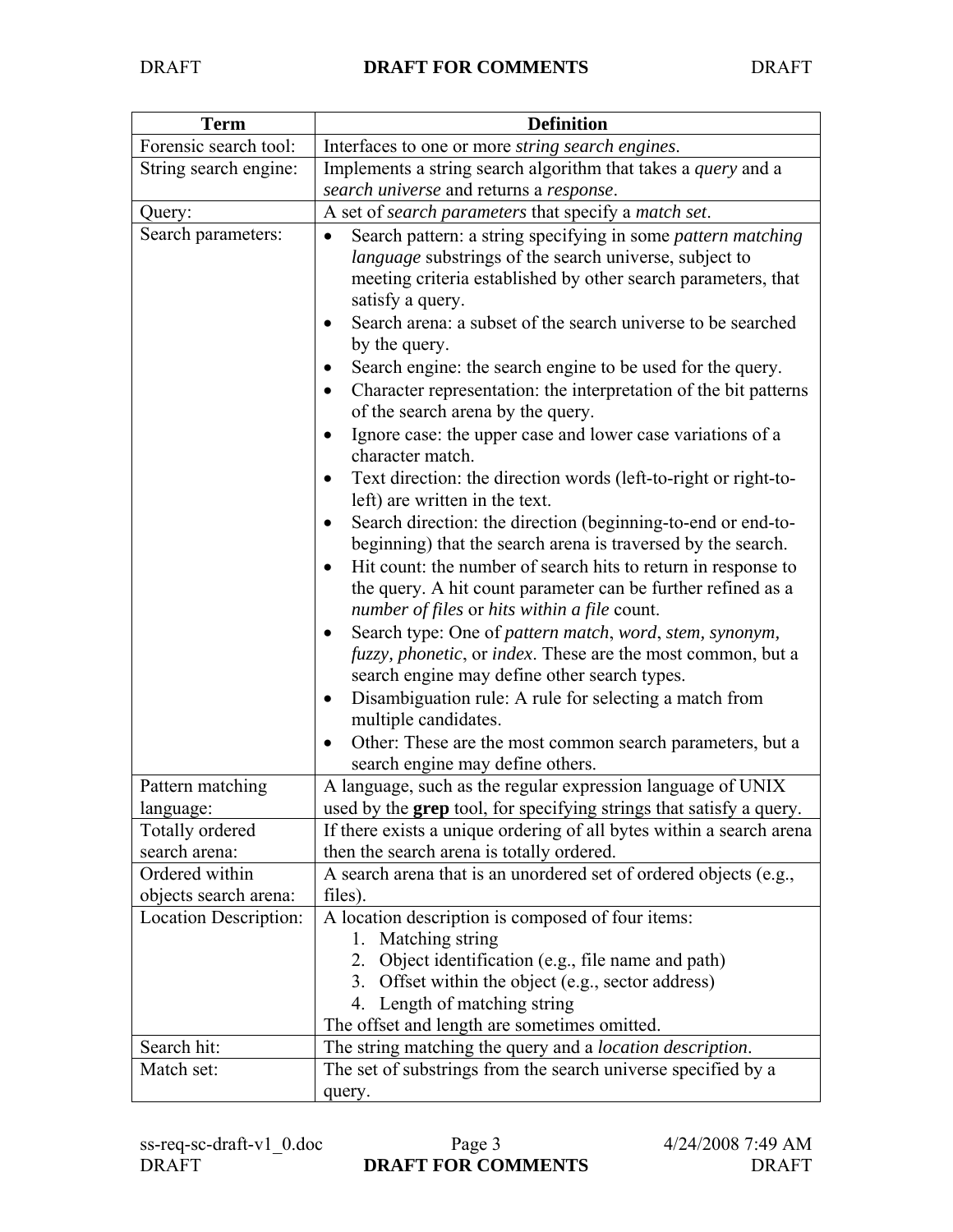| Query response:  | The set of search hits returned by a query.                    |
|------------------|----------------------------------------------------------------|
| Search universe: | The search universe may be either the content of some type of  |
|                  | digital media or an image file taken from some type of digital |
|                  | media. The media may be either unformatted or formatted with   |
|                  | one or more file systems (e.g., FAT, NTFS, HFS, etc.).         |

### <span id="page-7-0"></span>**6.0 Requirements**

This section lists requirements for forensic string search tools. The requirements in section [6.1](#page-7-1) must be met by all tools. Requirements for optional tool features are presented in section [6.2](#page-7-2).

### <span id="page-7-1"></span>*6.1 Basic Requirements*

SS-BR-01.The response returned by a query is equal to the match set for the query. SS-BR-02.The tool shall search using one or more specified character

representations.

### <span id="page-7-2"></span>*6.2 Optional Requirements*

- SS-OR-01 If the tool allows specification of a search arena that is a subset of the search universe then all search hits in the response are from the search arena.
- SS-OR-02 If the tool searches an ordered search arena and a hit count of *n* is specified then the response is the first  $k=min(n,m)$  matches located in the direction specified, where *m* is the number of strings in the match set.
- SS-OR-03 If the tool searches an unordered search arena and a hit count of *n* is specified then the response is any *k=min(n,m)* matches, where *m* is the number of strings in the match set.
- SS-OR-04 The tool shall display text of a query and the query response in the specified text direction.
- SS-OR-05 If the tool performs a *stemming* search, the matches shall be at least as good as from the Porter stemming algorithm (M.F. Porter, 1980, An algorithm for suffix stripping, *Program*, **14**(3) pp 130−137).
- SS-OR-06 If the tool performs a *synonym* search, synonyms of the query string shall match.
- SS-OR-07 If the tool performs a *fuzzy* search, close misspellings of the query string shall match.
- SS-OR-08 If the tool performs a *phonetic* search, words that are pronounced the same as the query string shall match.
- SS-OR-09 If the tool provides predefined queries then the response returned is equal to the match set for the query.
- SS-OR-10 The tool may combine queries with logical operations such as *and*, *or*, or *not*.